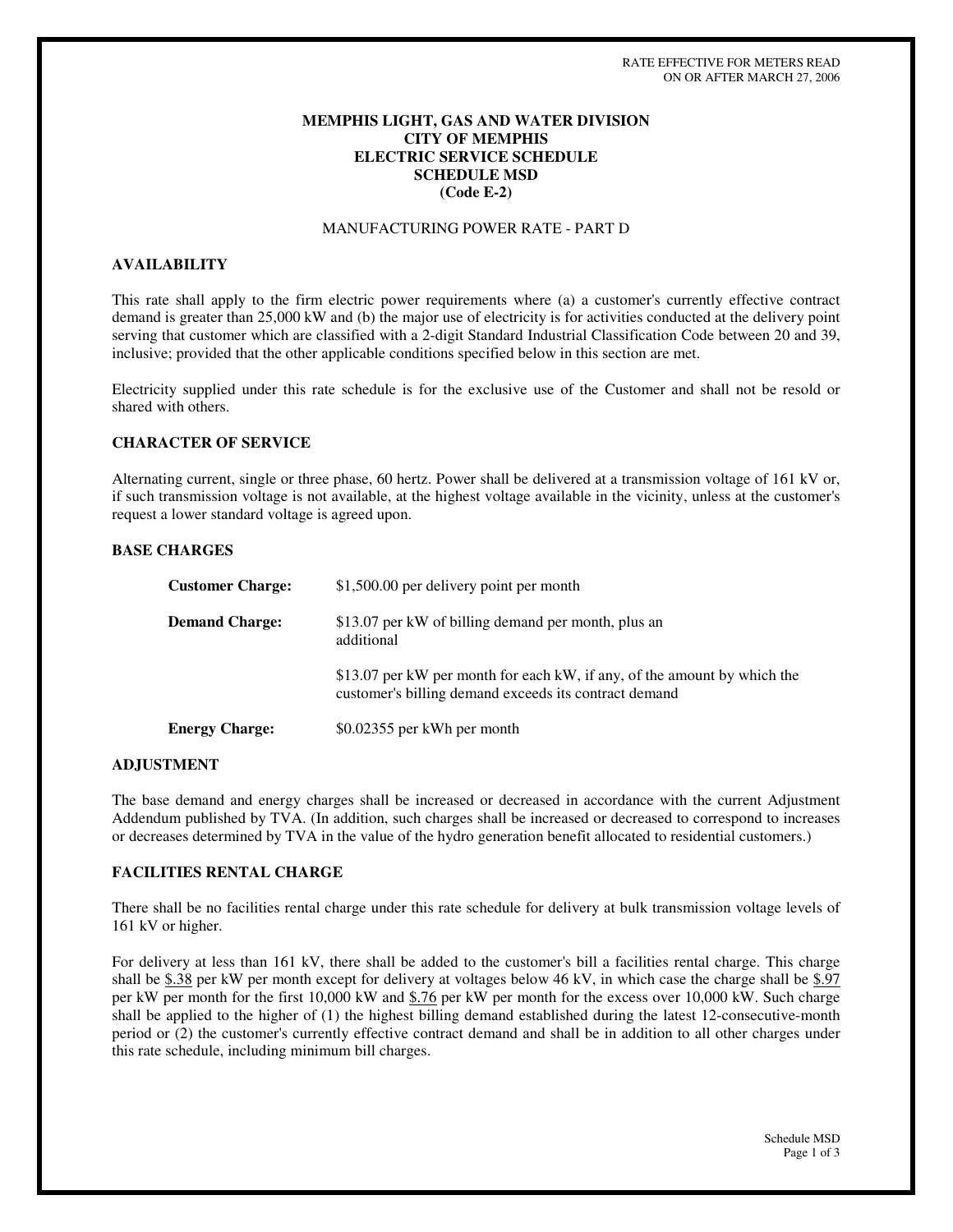# **REACTIVE DEMAND CHARGES**

If the reactive demand (in KVAR) is lagging during the 30-consecutive-minute period beginning or ending on a clock hour of the month in which the customer's highest metered demand occurs, there shall be added to the customer's bill a reactive charge of \$1.46 per KVAR of the amount, if any, by which the reactive demand exceeds 33 percent of such metered demand. If the reactive demand (in KVAR) is leading during the 30 consecutive minute period beginning or ending on a clock hour of the month in which the customer's lowest metered demand (excluding any metered demands which are less than 25 percent of the highest metered demand) occurs, there shall be added to the customer's bill a reactive charge of  $$1.14$  per KVAR of the amount of reactive demand. Such charges shall be in addition to all other charges under this rate schedule, including minimum bill charges.

## **DETERMINATION OF DEMAND**

Division shall meter the demands in kW of all customers served under this rate schedule. The metered demand for any month shall be the highest average during any 30-consecutive-minute period beginning or ending on a clock hour of the month of the load metered in kW, and such amount shall be used as the billing demand, except that the billing demand for any month shall in no case be less than the sum of  $(1)$  30 percent of the first 5,000 kW and  $(2)$  40 percent of the next 20,000 kW and (3) 50 percent of the next 25,000 kW, (4) 60 percent of the next 50,000 kW, (5) 70 percent of the next 100,000 kW, (6) 80 percent of the next 150,000 kW, and (7) 85 percent of all kW in excess of 350,000 kW of the higher of the currently effective contract demand or the highest billing demand established during the preceding 12 months.

# **MINIMUM MONTHLY BILL**

The monthly bill under this rate schedule, excluding any facilities rental charges and any reactive charges, shall not be less than the sum of (1) the base customer charge, (2) the base demand charge, as adjusted (but excluding the additional portion thereof applicable to excess of billing

demand over contract demand) applied to the customer's billing demand, and (3) the base energy charge, as adjusted, applied to the customer's energy takings.

Division may require minimum bills higher than those stated above.

#### **CONTRACT REQUIREMENT**

Division shall require contracts for all service provided under this rate schedule. The contract shall be for an initial term of at least 5 years and any renewals or extensions of the initial contract shall be for a term of at least 5 years. The contract shall have provision for termination after the initial term or at any time during the second term upon at least 3 years' written notice. After 10 years of service, any such contract for the renewal or extension of service may provide for termination upon not less than 16 months' notice. The customer shall contract for its maximum requirements, which shall not exceed the amount of power capable of being used by customer, and Division shall not be obligated to supply power in greater amount at any time than the customer's currently effective contract demand. If the customer uses any power other than that supplied by Division under this rate schedule, the contract may include other special provisions. The rate schedule in any power contract shall be subject to adjustment, modification, change, or replacement from time to time as provided under the power contract between Division and TVA.

#### **PAYMENT**

Above rates and charges are net. In the event that any bill is not paid on or before the delinquent date shown on bill, there shall be added to the bill an amount equal to 5 percent on the first \$250.00 of the bill plus one percent on any portion of the bill exceeding \$250.00; to any amount remaining unpaid 30 days after the delinquent date of the bill, there shall be added a penalty of one percent, and an additional one percent shall be added at the end of each successive 30-day period until the amount is paid in full.